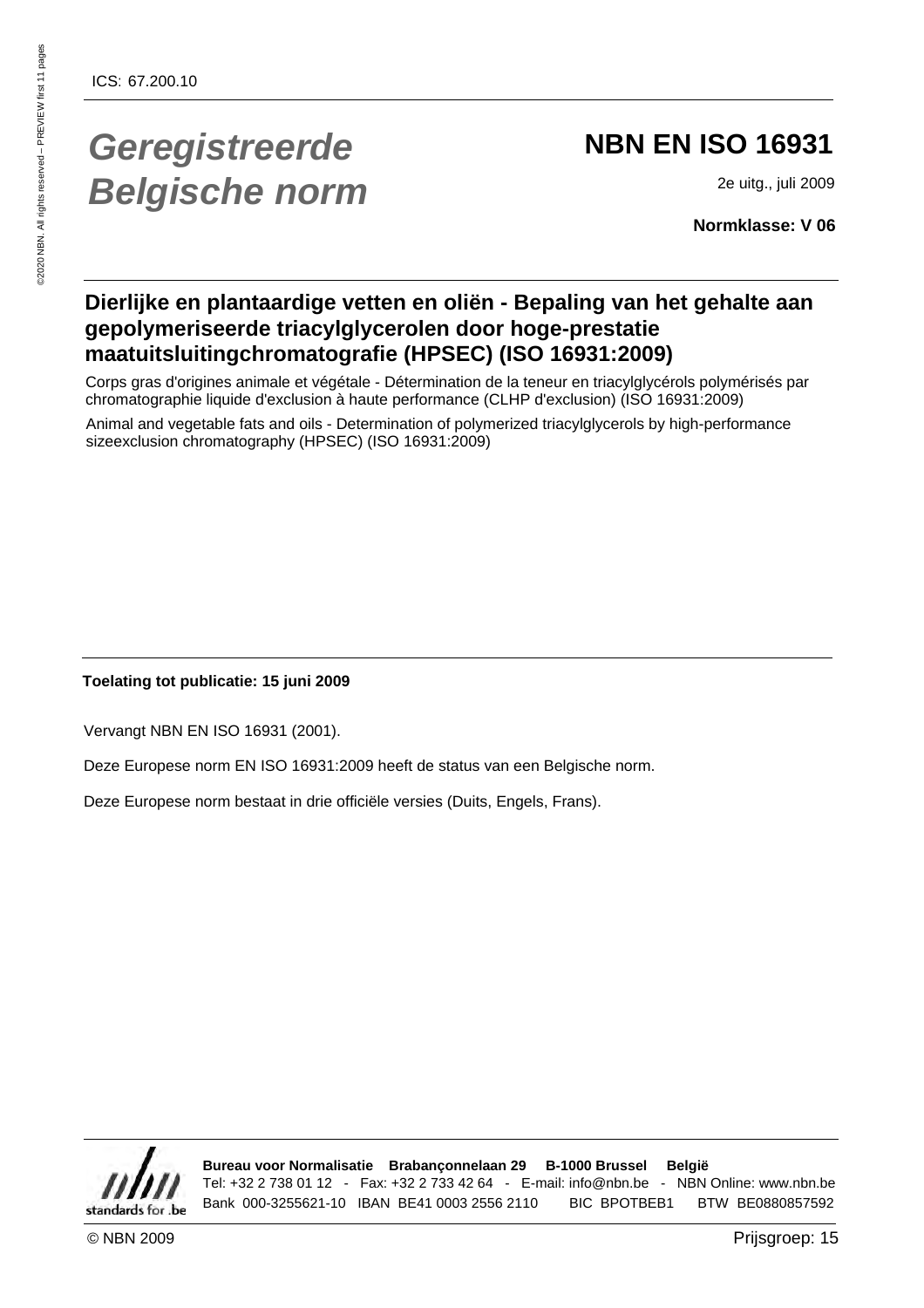## **norme belge enregistrée**

## **NBN EN ISO 16931**

2e éd., juillet 2009

**Indice de classement: V 06**

### **Corps gras d'origines animale et végétale - Détermination de la teneur en triacylglycérols polymérisés par chromatographie liquide d'exclusion à haute performance (CLHP d'exclusion) (ISO 16931:2009)**

Dierlijke en plantaardige vetten en oliën - Bepaling van het gehalte aan gepolymeriseerde triacylglycerolen door hoge-prestatie maatuitsluitingchromatografie (HPSEC) (ISO 16931:2009)

Animal and vegetable fats and oils - Determination of polymerized triacylglycerols by high-performance sizeexclusion chromatography (HPSEC) (ISO 16931:2009)

### **Autorisation de publication: 15 juin 2009**

Remplace NBN EN ISO 16931 (2001).

La présente norme européenne EN ISO 16931:2009 a le statut d'une norme belge.

La présente norme européenne existe en trois versions officielles (allemand, anglais, français).



**Bureau de Normalisation - Avenue de la Brabançonne 29 - 1000 Bruxelles - Belgique** Tél: +32 2 738 01 12 - Fax: +32 2 733 42 64 - E-mail: info@nbn.be - NBN Online: www.nbn.be Banque 000-3255621-10 IBAN BE41 0003 2556 2110 BIC BPOTBEB1 TVA BE0880857592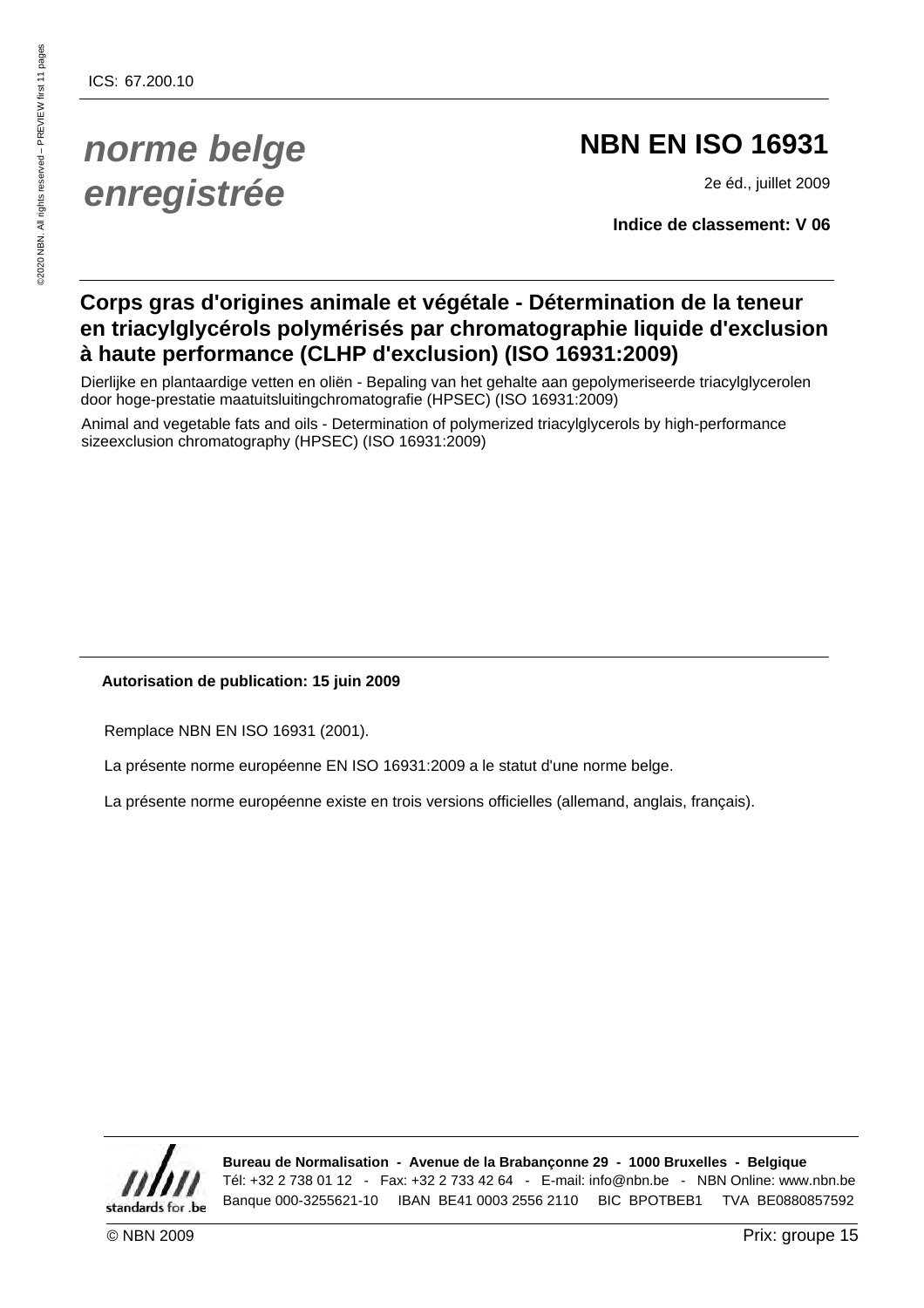# EUROPEAN STANDARD NORME EUROPÉENNE EUROPÄISCHE NORM **NBN EN ISO 16931 (2009)**<br>
EUROPEAN STANDARD<br>
NORME EUROPÉENNE<br>
EUROPÄISCHE NORM<br>
ICS 67.200.10<br>
PREVIEW FIRST 11 PAGES<br>
CORTE NORM<br>
ALL ROPAISCHE NORM<br>
A

## **EN ISO 16931**

April 2009

ICS 67.200.10 Supersedes EN ISO 16931:2001

English Version

### Animal and vegetable fats and oils - Determination of polymerized triacylglycerols by high-performance size-exclusion chromatography (HPSEC) (ISO 16931:2009)

Corps gras d'origines animale et végétale - Détermination de la teneur en triacylglycérols polymérisés par chromatographie liquide d'exclusion à haute performance (CLHP d'exclusion) (ISO 16931:2009)

Tierische und pflanzliche Fette und Öle - Bestimmung des Gehaltes an polymerisierten Triglyceriden mit Hochleistungs-Ausschlusschromatographie (HPSEC) (ISO 16931:2009)

This European Standard was approved by CEN on 16 March 2009.

CEN members are bound to comply with the CEN/CENELEC Internal Regulations which stipulate the conditions for giving this European Standard the status of a national standard without any alteration. Up-to-date lists and bibliographical references concerning such national standards may be obtained on application to the CEN Management Centre or to any CEN member.

This European Standard exists in three official versions (English, French, German). A version in any other language made by translation under the responsibility of a CEN member into its own language and notified to the CEN Management Centre has the same status as the official versions.

CEN members are the national standards bodies of Austria, Belgium, Bulgaria, Cyprus, Czech Republic, Denmark, Estonia, Finland, France, Germany, Greece, Hungary, Iceland, Ireland, Italy, Latvia, Lithuania, Luxembourg, Malta, Netherlands, Norway, Poland, Portugal, Romania, Slovakia, Slovenia, Spain, Sweden, Switzerland and United Kingdom.



EUROPEAN COMMITTEE FOR STANDARDIZATION COMITÉ EUROPÉEN DE NORMALISATION EUROPÄISCHES KOMITEE FÜR NORMUNG

**Management Centre: Avenue Marnix 17, B-1000 Brussels**

© 2009 CEN All rights of exploitation in any form and by any means reserved worldwide for CEN national Members.

Ref. No. EN ISO 16931:2009: E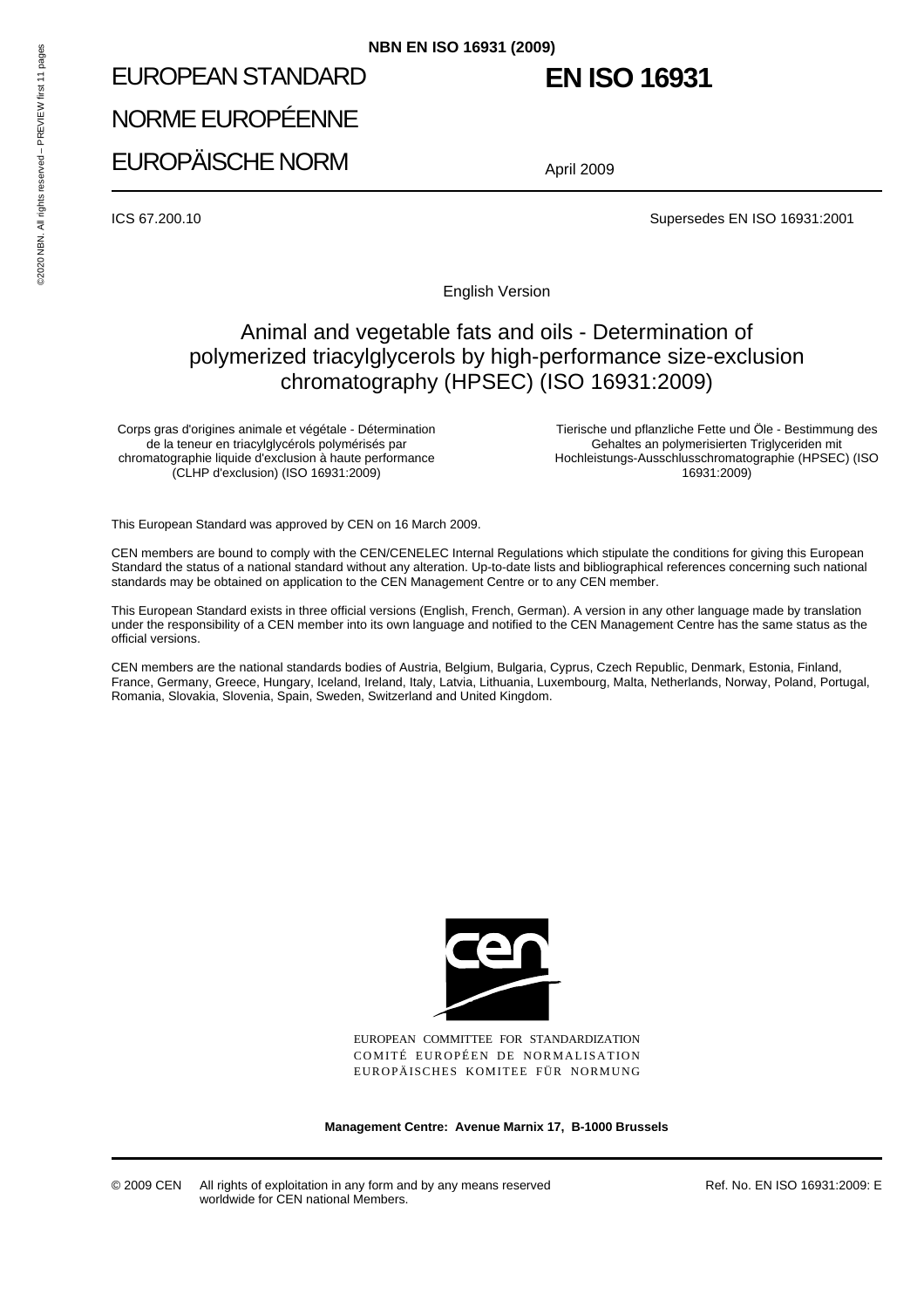### **EN ISO 16931:2009 (E)**

## **Contents** Page

| s。<br>☆ EN ISO 16931:2009 (E)<br>PREVIEW first | <b>NBN EN ISO 16931 (2009)</b> |
|------------------------------------------------|--------------------------------|
| All rights reserved -<br><b>Contents</b><br>蚤  | Page                           |
| 02020<br>Foreword                              |                                |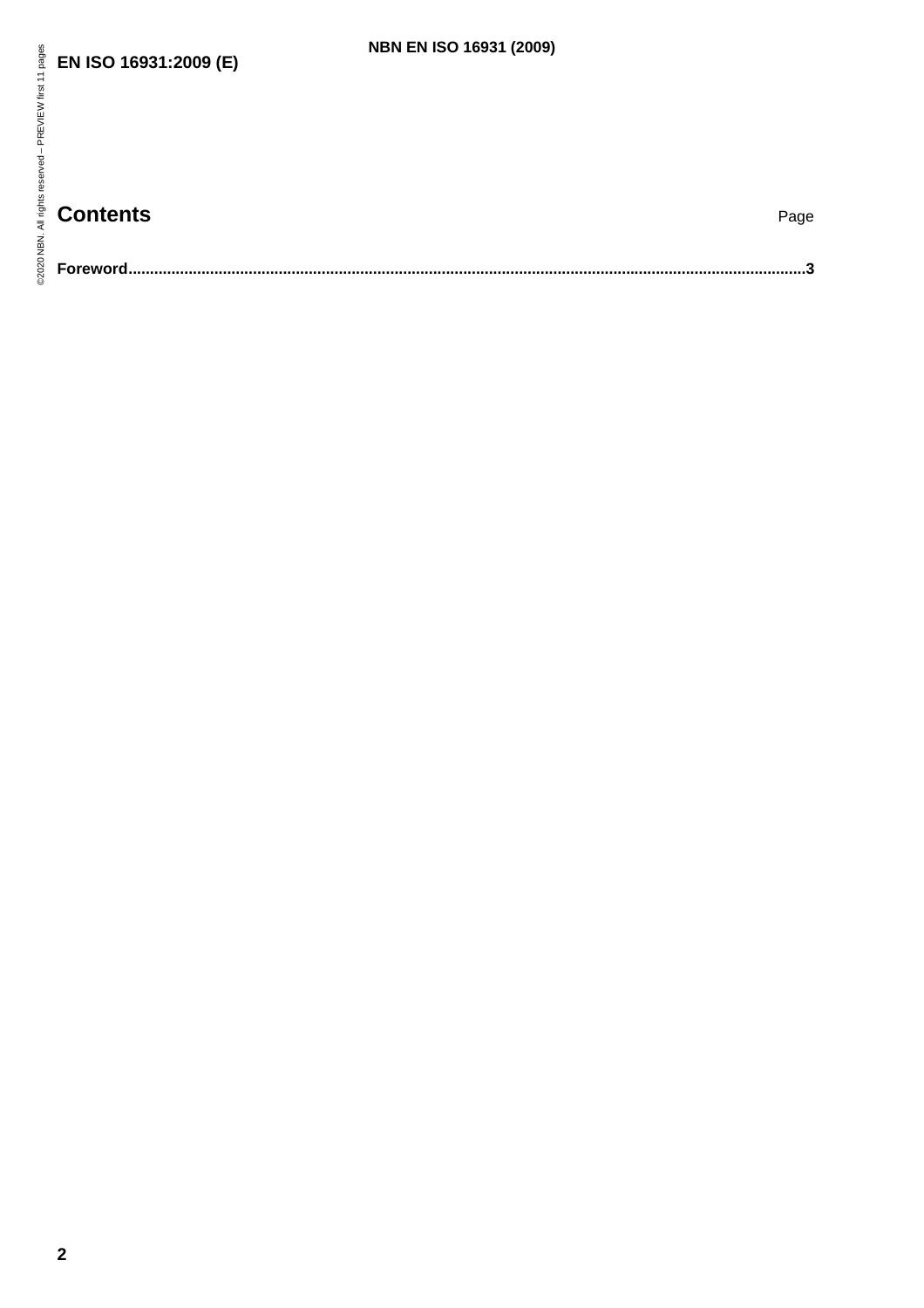### **Foreword**

This document (EN ISO 16931:2009) has been prepared by Technical Committee ISO/TC 34 "Agricultural food products" in collaboration with Technical Committee CEN/TC 307 "Oilseeds, vegetable and animal fats and oils and their by-products - Methods of sampling and analysis", the secretariat of which is held by AFNOR. **NBN EN ISO 16931 (2009)**<br>
France – All rights reserved – PREVIEW or Manages<br>
Process – PREVIEW First document (EN ISO 16931:2009) has been prepared by T<br>
France – PREVIEW food products" in collaboration with Technical Com

This European Standard shall be given the status of a national standard, either by publication of an identical text or by endorsement, at the latest by October 2009, and conflicting national standards shall be withdrawn at the latest by October 2009.

Attention is drawn to the possibility that some of the elements of this document may be the subject of patent rights. CEN [and/or CENELEC] shall not be held responsible for identifying any or all such patent rights.

This document supersedes EN ISO 16931:2001.

According to the CEN/CENELEC Internal Regulations, the national standards organizations of the following countries are bound to implement this European Standard: Austria, Belgium, Bulgaria, Cyprus, Czech Republic, Denmark, Estonia, Finland, France, Germany, Greece, Hungary, Iceland, Ireland, Italy, Latvia, Lithuania, Luxembourg, Malta, Netherlands, Norway, Poland, Portugal, Romania, Slovakia, Slovenia, Spain, Sweden, Switzerland and the United Kingdom.

### **Endorsement notice**

The text of ISO 16931:2009 has been approved by CEN as a EN ISO 16931:2009 without any modification.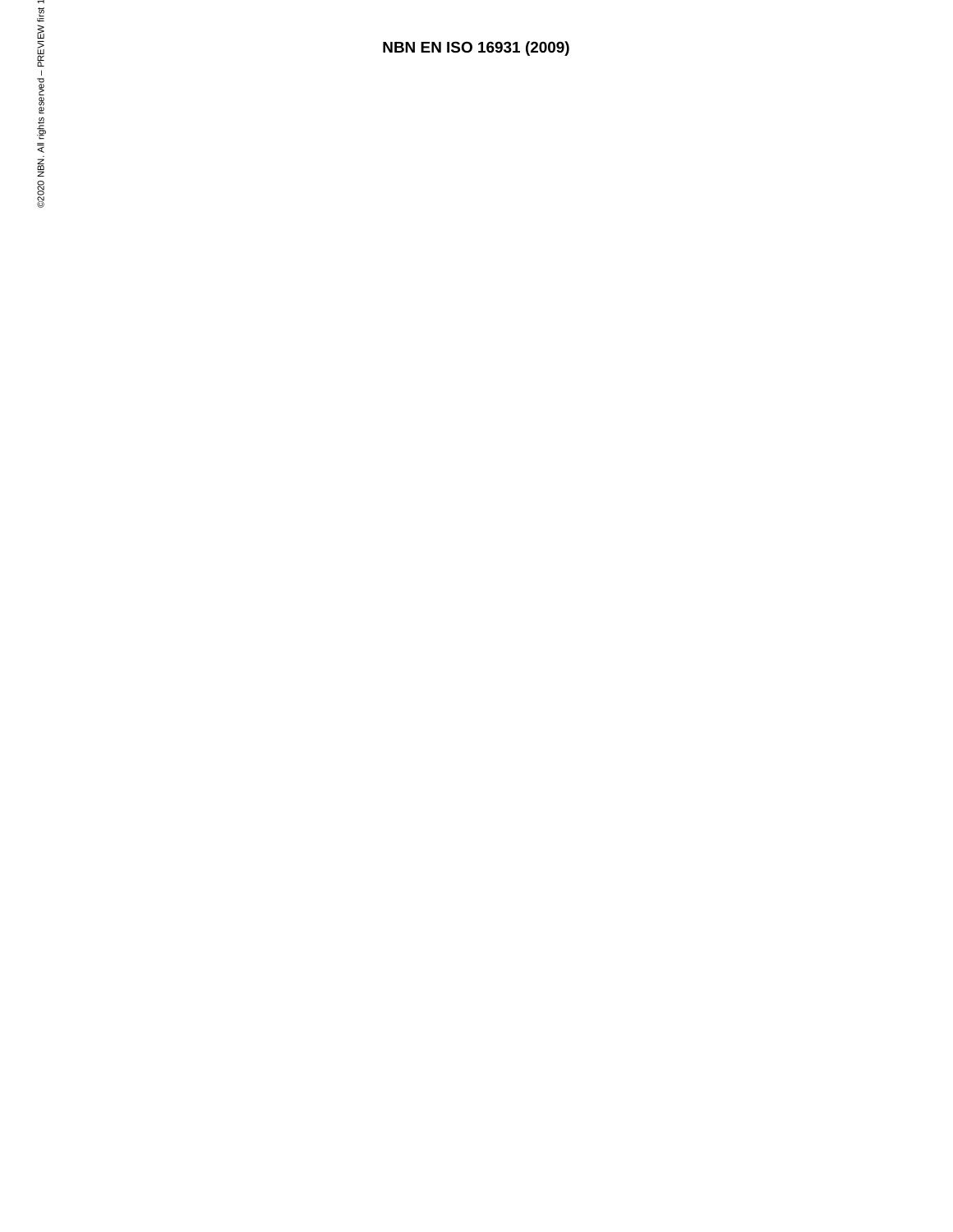# NBN EN ISO 16931 (2009)<br>INTERNATIONAL **STANDARD NBN EN ISO 16931 (2009)<br>
INTERNATI<br>
EN EN ATI<br>
EN ATI<br>
STANDARE**



Second edition 2009-04-15

### **Animal and vegetable fats and oils — Determination of polymerized triacylglycerols by high-performance size-exclusion chromatography (HPSEC)**

*Corps gras d'origines animale et végétale — Détermination de la teneur en triacylglycérols polymérisés par chromatographie liquide d'exclusion à haute performance (CLHP d'exclusion)* 



Reference number ISO 16931:2009(E)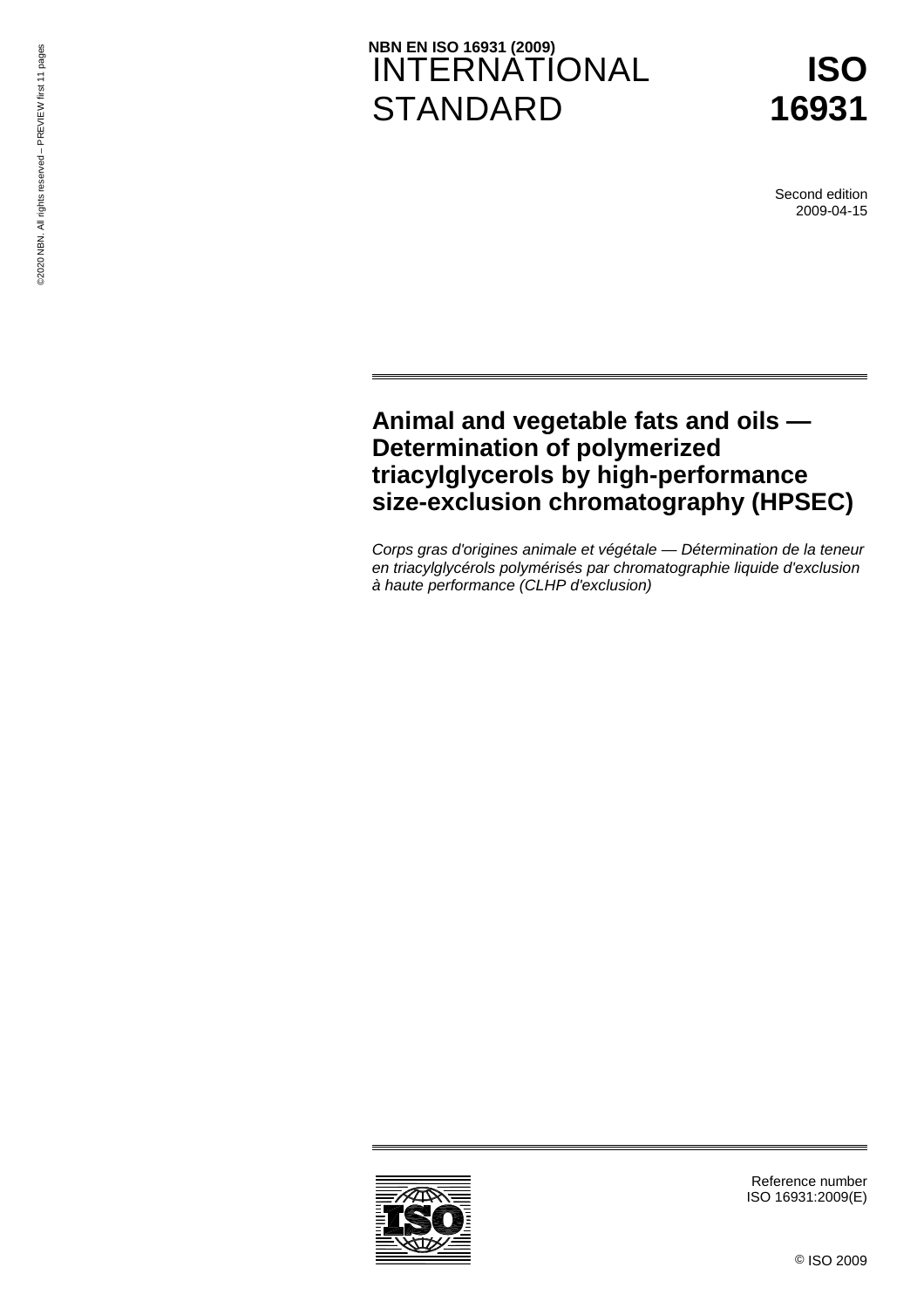### **PDF disclaimer**

This PDF file may contain embedded typefaces. In accordance with Adobe's licensing policy, this file may be printed or viewed but shall not be edited unless the typefaces which are embedded are licensed to and installed on the computer performing the editing. In downloading this file, parties accept therein the responsibility of not infringing Adobe's licensing policy. The ISO Central Secretariat accepts no liability in this area. **NBN EN ISO 16931 (2009)**<br> **NBN EN ISO 16931 (2009)**<br> **PDF disclaimer**<br> **PDF disclaimer**<br> **PDF disclaimer**<br> **PDF disclaimer**<br> **PDF disclaimer**<br> **PDF disclaimer**<br> **PDF disclaimer**<br> **PDF disclaimer**<br> **PDF disclaimer**<br> **PDF d** 

Adobe is a trademark of Adobe Systems Incorporated.

Details of the software products used to create this PDF file can be found in the General Info relative to the file; the PDF-creation parameters were optimized for printing. Every care has been taken to ensure that the file is suitable for use by ISO member bodies. In the unlikely event that a problem relating to it is found, please inform the Central Secretariat at the address given below.



### **COPYRIGHT PROTECTED DOCUMENT**

### © ISO 2009

All rights reserved. Unless otherwise specified, no part of this publication may be reproduced or utilized in any form or by any means, electronic or mechanical, including photocopying and microfilm, without permission in writing from either ISO at the address below or ISO's member body in the country of the requester.

ISO copyright office Case postale 56 • CH-1211 Geneva 20 Tel. + 41 22 749 01 11 Fax + 41 22 749 09 47 E-mail copyright@iso.org Web www.iso.org

Published in Switzerland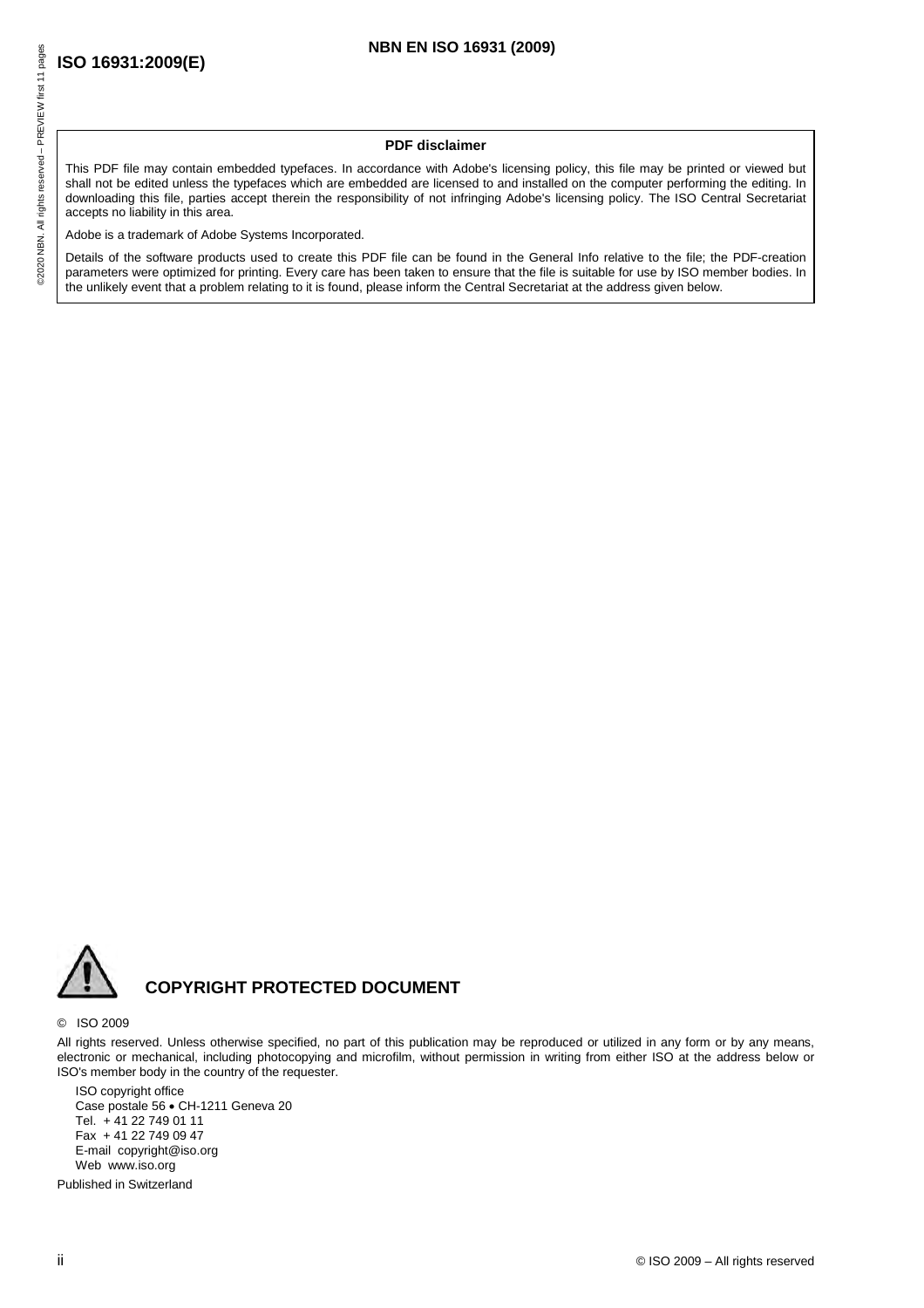### **Foreword**

ISO (the International Organization for Standardization) is a worldwide federation of national standards bodies (ISO member bodies). The work of preparing International Standards is normally carried out through ISO technical committees. Each member body interested in a subject for which a technical committee has been established has the right to be represented on that committee. International organizations, governmental and non-governmental, in liaison with ISO, also take part in the work. ISO collaborates closely with the International Electrotechnical Commission (IEC) on all matters of electrotechnical standardization. **NBN EN ISO 16931 (2009)**<br>
Friend Condensity<br>
Friend Condensity<br>
Served Sales<br>
Served Sales<br>
ISO (the International Organization for Standardization) is a work<br>
(ISO member bodies). The work of preparing International Sta

International Standards are drafted in accordance with the rules given in the ISO/IEC Directives, Part 2.

The main task of technical committees is to prepare International Standards. Draft International Standards adopted by the technical committees are circulated to the member bodies for voting. Publication as an International Standard requires approval by at least 75 % of the member bodies casting a vote.

Attention is drawn to the possibility that some of the elements of this document may be the subject of patent rights. ISO shall not be held responsible for identifying any or all such patent rights.

ISO 16931 was prepared by Technical Committee ISO/TC 34, *Food products*, Subcommittee SC 11, *Animal and vegetable fats and oils*.

This second edition cancels and replaces the first edition (ISO 16931:2001), which has been technically revised.